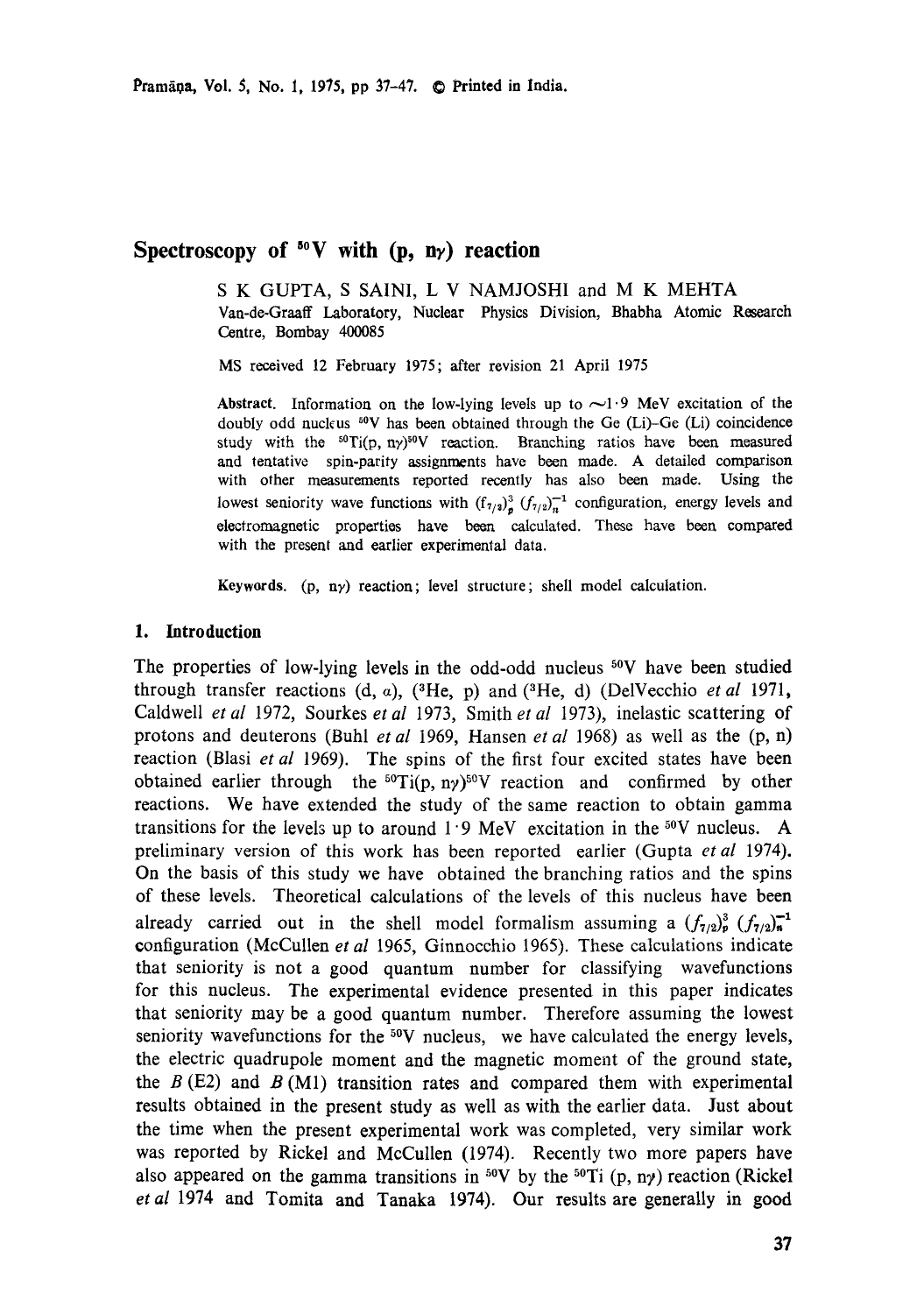agreement with those of these authors and to certain extent complement and supplement of the work of these authors.

# **2. Experimental procedure**

The measurements were carried out using the  $5.5$  MeV Van de Graaff accelerator at Trombay. Proton beam currents on targets in the range of  $0.2-0.3$  microampere were used. We have used transmission type ( $\sim$  10  $\mu$ g/cm<sup>2</sup> thick) targets which were prepared on thin carbon and aluminium films. All the targets were prepared by vacuum evaporation of isotopically enriched *5°Ti02.* This material was obtained from the Oak Ridge National Laboratory and its isotopic abundances were  $76.4\%$ -50Ti,  $2.0\%$ -46Ti,  $1.8\%$ -47Ti,  $17.8\%$ -58Ti and  $2.0\%$ -49Ti. Gamma rays were detected using Ge(Li) detectors of 2 cc, 27 cc and 30 cc volume. The 2 cc detector has a very thin window and could detect gamma rays of energy as low as 14 keV. The energy and efficiency calibrations of detectors were done using <sup>133</sup>Ba (Marion 1968) and <sup>152</sup>Eu (Riedinger *et al* 1970) sources.

Coincidence measurements were performed using the 27 cc Ge(Li) detector and the 2 cc or the 30 cc Ge(Li) detector. Both the detectors were kept at  $\pm$  90 $^{\circ}$  to the proton beam direction. The coincidence spectra were obtained at various proton energies using a fast slow coincidence system of a resolving time  $2T = 400 \times 10^{-9}$  sec. By measuring the yield of the 226 keV gamma ray from the reaction  $50_{\pi i (p,n\gamma)}$ , it was observed that there are many narrow resonances of the average width  $\sim$  10 keV (Gupta *et al* 1973). This was due to the fact that the target was quite thin. It was not possible for us to make a thick target due to an insufficient amount of the enriched isotope. Therefore, in order to have higher yield in the reaction, in the neighbourhood of the proton energy where the gamma spectra were to be obtained, the excitation function was scanned in  $2.5 \text{ keV}$ steps and the proton energy was chosen so as to work at the peak of one of **the**  resonances in the reaction  $50<sub>ri(n,n</sub>y)$ .

# **3. Results**

In figure 1 are shown the singles and coincidence spectra obtained. Using **the**  thin window Ge(Li), gates were also set for the  $32 + 35$  keV gamma rays to remove the ambiguities in assigning the gamma transitions. In figure 1 there are extra lines present in 226 keV gate due to the Compton scattered gamma rays being detected by the other detector. The summary of the results is given in table 1 and figure 2. The measurements are in good agreement with those of Rickel and McCullen (1974), Rickel *et al* (1974) and Tomita and Tanaka (1974). We now compare the results obtained by us with the work of these authors.

# 3.1. 320 *keV and* 356 *keV level*

We observe a cross-over transition from the 320 keV level to the ground state. Blasi *et al* (1969) could not observe this transition in their work. Our result is in agreement with that of Tomita and Tanaka (1974) who assign  $2.3 \pm 0.3\%$ branching ratio to 320 keV transition while we have measured it to be  $1.5 \pm 0.2\%$ . The cross-over transition of 129 keV from the 356 keV level to the 226 KeV level is only  $0.7 \pm 0.2$ % and has not been reported so far by other workers. In making **these** measurements specific care was taken to minimize and to correct for **the**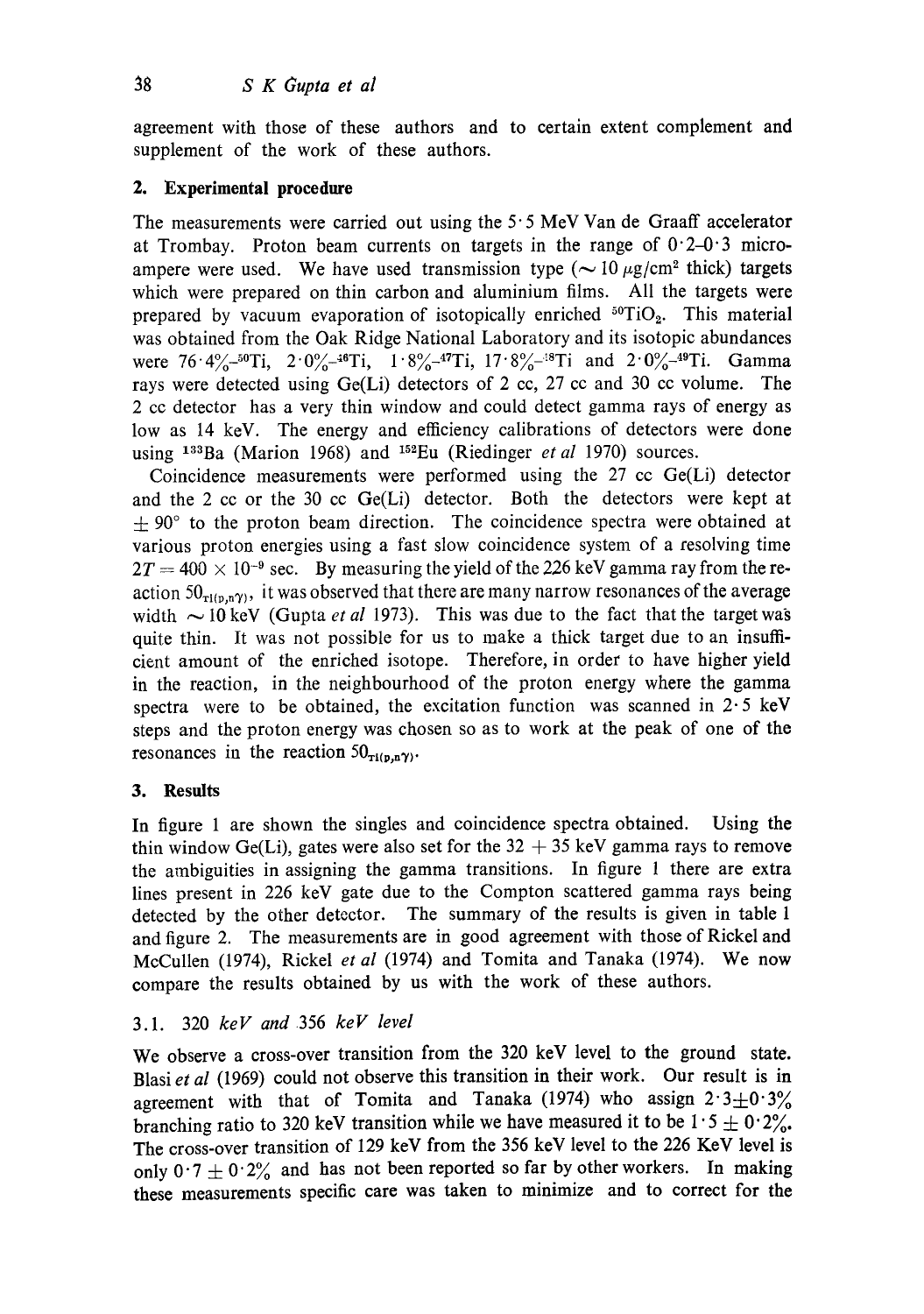coinci-



39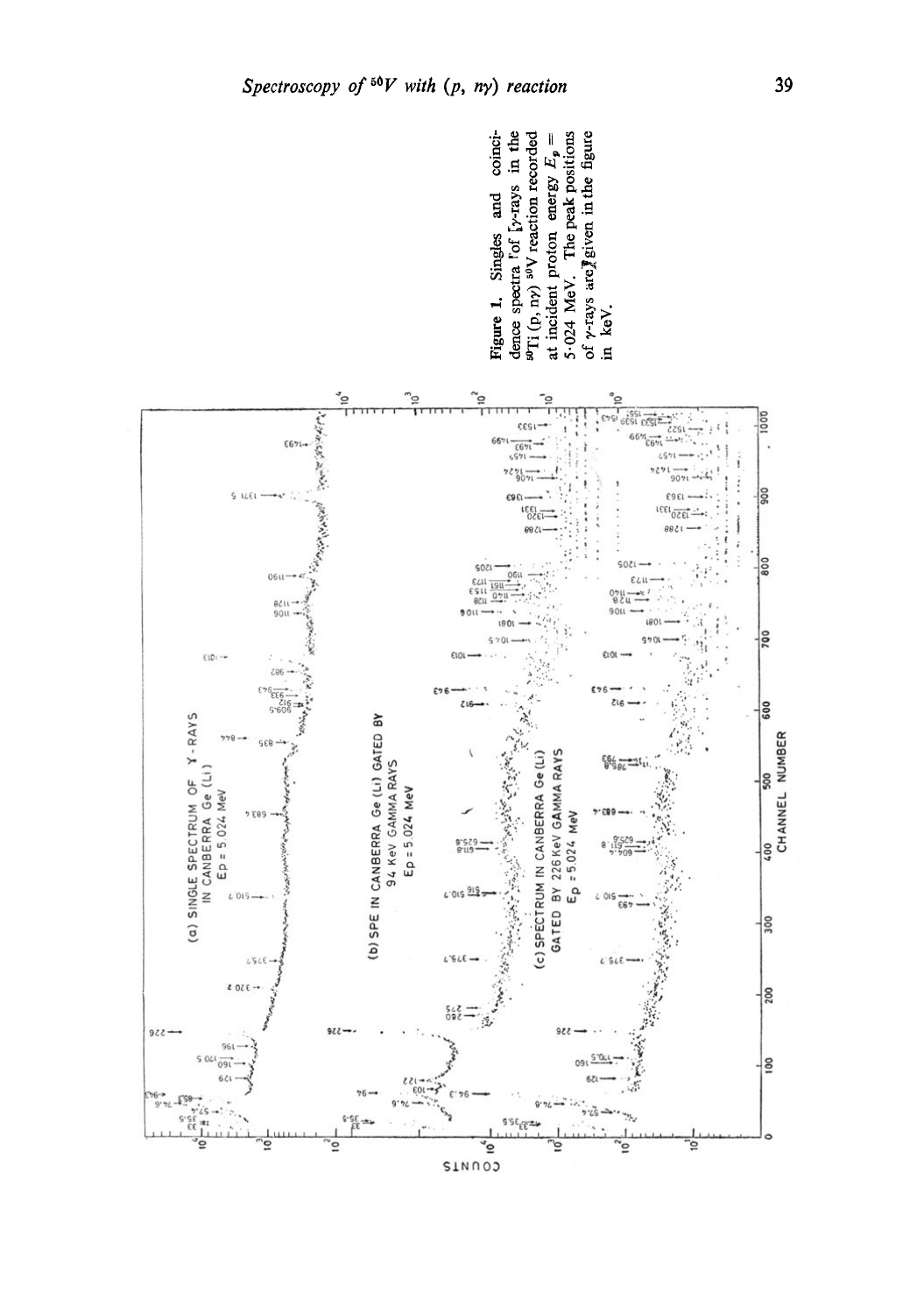| Level<br>No.     | $E_x$ (keV)<br>present    | $J^\pi$ .  | Decay gamma-rays<br>(keV)                                    | Branching ratios %                               |
|------------------|---------------------------|------------|--------------------------------------------------------------|--------------------------------------------------|
| 0                | $\bf{0}$                  | 6+         | $\bf{0}$                                                     |                                                  |
| $\mathbf{1}$     | $226 \cdot 0 + 0 \cdot 3$ | $5+$       | $226\!\cdot\!0\!\pm\!0\!\cdot\!3$                            | 100                                              |
| $\boldsymbol{2}$ | $320.3 \pm 0.5$           | $4+$       | $94.3 \pm 0.3$<br>$320.2 \pm 0.3$                            | $98.5 \pm 0.2$<br>$1.5 \pm 0.2$                  |
| 3                | $355.8 \pm 0.5$           | $3+$       | $35.5 \pm 0.3$<br>$129 + 1$                                  | $99.3 \pm 0.2$<br>$0.7 \pm 0.2$                  |
| 4                | $388.9 + 0.5$             | $2^{+}$    | $33.1 \pm 0.3$                                               | 100                                              |
| 5                | $835 + 1$                 | $5+$       | $(835 \pm 1)$<br>$(517 \pm 1)$                               | $67 + 15$<br>$37 + 15$                           |
| 6                | 909.4 + 0.5               | $4+$       | $683.4 \pm 0.3$                                              | 100                                              |
|                  | $909 + 1$                 | 7+         | $909 + 1$                                                    | 100                                              |
| 7                | $1301 + 1$                | $2^+$      | $912 + 1$<br>$943 + 1$                                       | $69 + 5$<br>$31 \pm 5$                           |
| 8                | $1332 + 1$                | $1+$       | 945±1                                                        | 100                                              |
| 9                | $1401 + 1$                | $3+$       | $493 + 1$<br>$(1013 \pm 2)$<br>$1045 + 1$<br>$1081 + 1$      | $12 + 4$<br>$(58 \pm 3)$<br>$16\pm7$<br>$14\pm5$ |
| 10               | $1495 + 1$                | $1+$       | $1106 \pm 1$<br>$1140 + 1$                                   | $88 + 5$<br>$12 \pm 5$                           |
| 11               | $1517 + 1$                | $2^+$      | $1128 + 1$<br>$1161 + 1$                                     | $86 + 5$<br>$14\pm 5$                            |
| 12               | $1562 + 1$                | $2^+$      | $1173 + 1$<br>$1205 + 1$                                     | $43 + 6$<br>$57 + 6$                             |
| 13               | $1677 + 1$                | $3+$       | $275 + 0.5$<br>375.7 $\pm$ 0.5<br>$1288 + 1$<br>$1320 \pm 1$ | $18 + 5$<br>$44 + 7$<br>$20 + 7$<br>$18 + 7$     |
| 14               | $1702 + 2$                | $5+$       | $793 + 2$                                                    | 100                                              |
| 15               | $1720 + 3$                | $2^+$      | $1331 + 2$<br>$1363 + 2$                                     | $56\pm11$<br>$44 + 11$                           |
| 16               | $1725 + 2$                | $4+$       | $1499 + 2$<br>$1405 + 2$                                     | $91 \pm 5$<br>$9\pm5$                            |
| 17               | $1760 + 4$                | $3 + -5 +$ |                                                              | $\ddot{\phantom{1}}$                             |
| 18               | $1766 + 8$                | $3 + -5+$  | $\bullet$                                                    | $\ddot{\phantom{1}}$                             |
| 19               | $1813 + 2$                | $3+$       | $1424 + 2$<br>$1457 + 2$<br>$1493 + 2$                       | $21 \pm 11$<br>$25 + 11$<br>$55 + 13$            |

\* These spin and parity assignments are based on the earlier measurements of Smith *et al* (1973), Rickel *et al* (1974), Tomita and Tanaka (1974) and our work.

40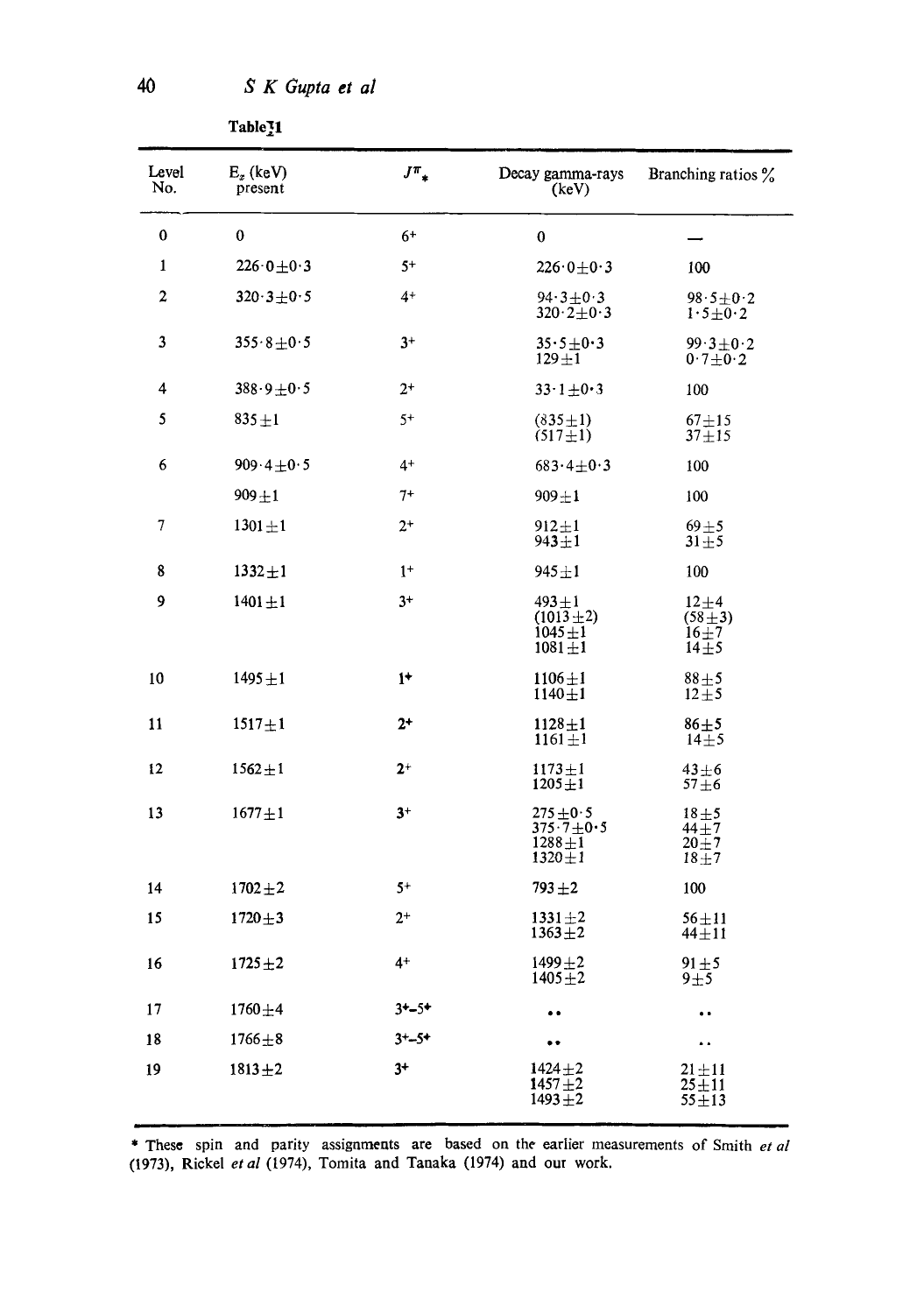coincidence summing effects which otherwise can render the measurements unreliable.

# 3.2. 837 *keV and* 910 *keV levels*

Rickel *et al* (1974) measured 516 keV and 836 keV transitions in their work from 836 keV level. These transitions are very weakly excited in our measurement. We observe the 683 keV transition from the 910 keV level as has been observed by others. The 910 keV level is populated by the 793 keV transition from the 1702 keV level and in a coincidence measurement selecting 901 keV in the gate, the 793 keV transition could not be detected. Combining singles and coincidence data with other gates we extracted the intensity of a 910 keV direct transition to the ground state. This data can be reconciled with the fact that there are two levels with different spins of  $4^+$  and  $7^+$  as assumed by Rickel and McCullen (1974) Rickel *etal* (1974) and Tomita and Tanaka (1974). The direct transition of 910 keV should be directly from the  $7^+$  state rather than from the  $4^+$  state. The  $4^+$  level at 910 key decays by 683 keV transition.

# 3.3 1301 *keV and* 1332 *keV levels*

We observe 912 keV and 943 keV transitions from the 1301 keV level. From 1332 keV level another transition of 945 keV could be resolved from the 943 keV transition mentioned above. The presence of 943 keV transition was confirmed by measuring the ratio of 943  $+$  945 keV yield to the 912 keV yield near the threshold of 1301 keV and 1332 keV levels. The 943 keV transition was not reported by Rickel and McCuUen (1974) but has been measured by Rickel *et al* (1974) and by Tomita and Tanaka (1974). Our branching ratios of  $69 \pm 5\%$  and  $31 \pm 5\%$ agree with these latter workers who report values of 61% and 39% and 72 $\pm$ 6% and  $28\pm4\%$  respectively. The 1332 keV level decays through a 945 keV transition as observed also by other workers.

### 3.4 1401 *keV and* 1495 *keV levels*

In our measurement the 1013 keV transition from the 1301 keV level has been marked by a strong line from the <sup>27</sup>A1 (p, p'  $\gamma$ ) reaction. We observe a 493 keV transition not observed by others. We also observe the 1045 keV transition not reported by Tomita and Tanaka (1974) but observed by Rickel and McCullen (1974) and Rickel *etal* (1974). The branching ratio for this level has been calculated using the data of Rickel and McCullen (1974) and our data. From the 1495 keV level, a 1140 keV transition has been observed by us but not reported by other workers.

# 3.5 1517 *and* 1562 *keV levels*

From both these levels the transitions and branching ratios observed by us are in good agreement with the measurements of Rickel and McCullen (1974), Rickel *etal* (1974) and Tomita and Tanaka (1974).

# 3.6 1677 *keV level*

From the 1677 keV level we observe all the transitions reported by Rickel and McCullen (1974) and Rickel *et al* (1974) but Tomita and Tanaka (1974) do **not**  report 275 keV and 1320 keV transitions.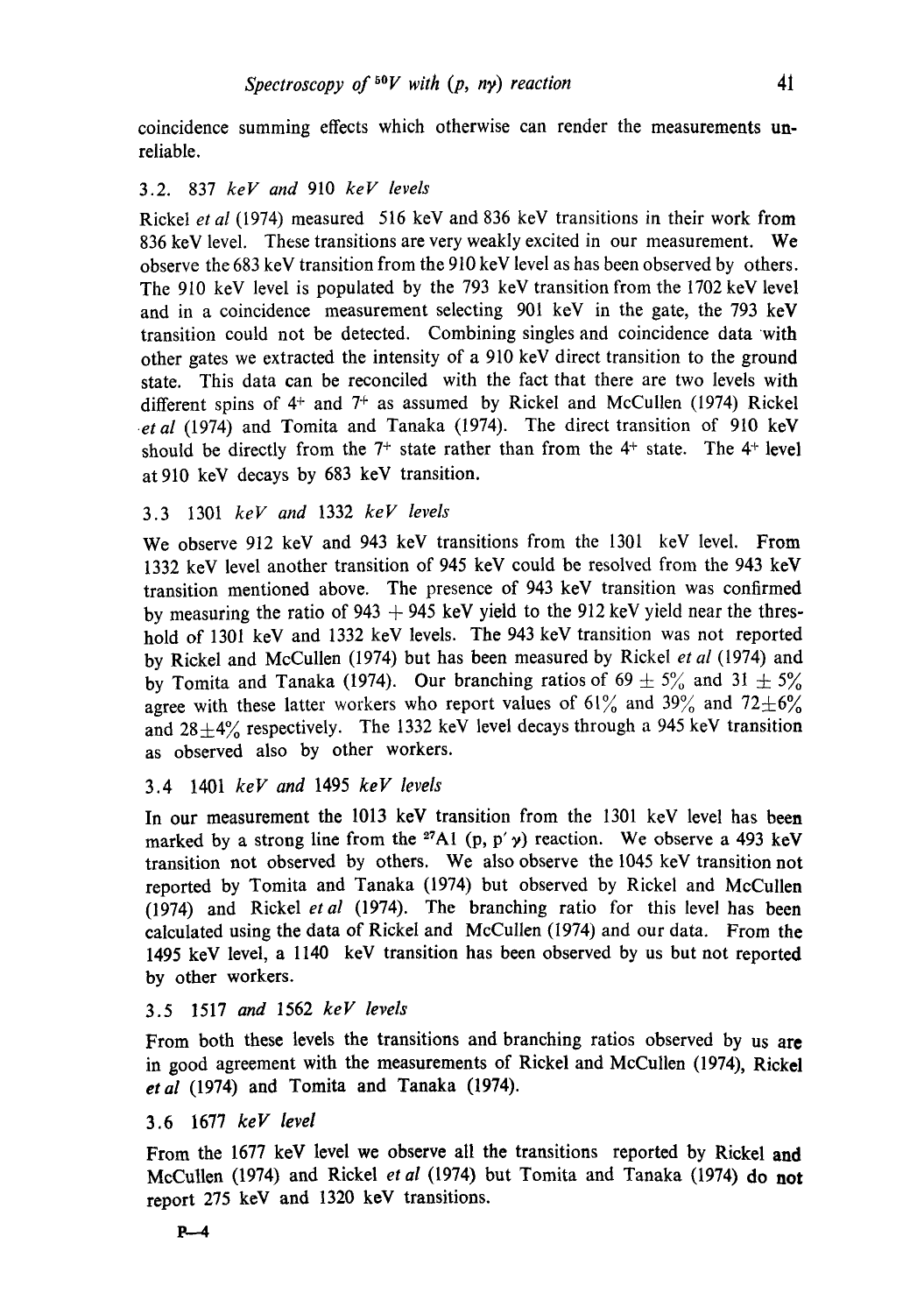#### $3.7.$ 1702, 1720, 1725 and 1813 keV levels

Gamma decay of these levels have not been reported so far. The 1702 keV level has been assigned a spin of  $(4^+, 5^+)$  from the enhancement of neutron transitions at the isobaric analog resonance at the proton energy of  $5.225$  MeV Tomita and Tanaka (1974). From this level we observe a transition of 793 keV level to 909 keV which is in agreement with the assigned spins. At 1720 keV excitation in <sup>50</sup>V there seems to be a doublet with energies at  $1720 \pm 3$  and  $1725 \pm 2$  keV. The first of these levels decay to 356 keV and 389 keV levels by 1363 and 1331 keV transitions. On the basis of these transitions we assign it a spin of  $2<sup>+</sup>$ . The 1725 keV level decays by 1405 and 1499 keV transitions to 320 and 226 keV levels. We assign it a spin of  $4<sup>+</sup>$  on the basis of this fact. We have not observed any transition from 1760 and 1766 keV levels. Probably they are not populated in our reaction due to higher values of spins. We observe a level at 1813 keV having 1424, 1457 and 1493 keV transitions to 389, 356 and 320 keV levels. A spin of  $3<sup>+</sup>$  has therefore been assigned to this level.

On the basis of transitions observed and the earlier known data, tentative spin-parity assignments were made assuming M1 transitions to be the most probable ones. These assignments were confirmed by the work of Rickel and McCullen (1974), Rickel et al (1974), and Tomita and Tanaka (1974). In table 1, we have listed the branching ratios and the best spin parity assignments. The proposed decay scheme is shown in figure 2. The  $J^{\pi}$  assignments of 3<sup>+</sup> and 5<sup>+</sup>



Figure 2. Decay scheme of <sup>50</sup>V as deduced from our experiment. The branching ratios are given in brackets. The doublet level at 909  $(7^+)$  is shown as a dotted line.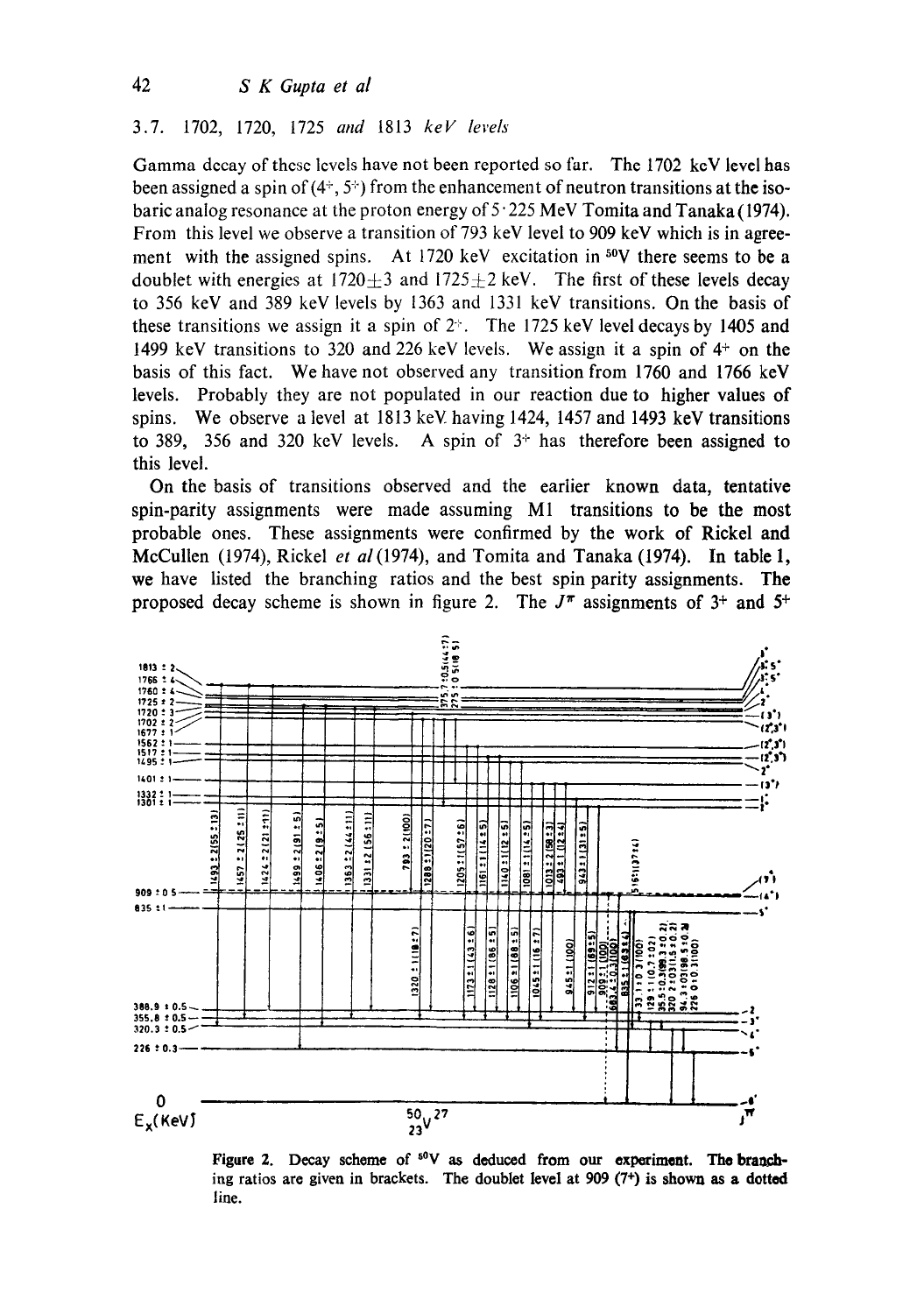to 1677 keV and 1702 keV levels respectively are in agreement with the  $(d, a)$ data of Delvecchio *et al* (1971) where the operation of certain selection rules in this transfer reaction enhances the cross-section for  $J = L + 1$  transition. Using the relations given by Bohr and Mottleson (1969) for reduced transition probabilities  $B(M1)$  and  $B(E2)$  in terms of transition strengths, the ratios of reduced transition probabilities have been calculated. These have been listed in table 2. Most of the strong transitions for levels above 356 and 389 keV levels, take place through these two levels obviously due to the higher transition energies and favourable spin changes. The exceptions are the 376 and 276 keV transitions from the 1677 keV level and the 793 keV transition from the 1702 keV level. This

| $E_{\bullet}$ (keV) |                                          | Relative transition probabilities |                                                     |
|---------------------|------------------------------------------|-----------------------------------|-----------------------------------------------------|
| 320                 | $B(E2)$ 320<br>$\overline{B(M1)}$ 94     | $53 + 7$                          | $e^2$ fm <sup>4</sup><br>$\overline{(n \cdot m)^2}$ |
| 356                 | B(E2)129<br>$\overline{B(M1)35.5}$       | $127 + 36$                        | $e^2$ fm <sup>4</sup><br>$\overline{(n\cdot m)^2}$  |
| 835                 | B(M1) 517<br>$\overline{B(M1)835}$       | $0.55 + 0.25$                     |                                                     |
| 1301                | $B(M1)$ 943<br>$\overline{B(M1)912}$     | $0.40 + 0.1$                      |                                                     |
| 1401                | B(M1) 1045                               | $0.26 + 0.14$                     |                                                     |
|                     | $\overline{B(M1)1013}$<br>B(M1) 1081     | $0.20 + 0.09$                     |                                                     |
|                     | B(M1)1013<br>$B(M1)$ 493<br>B(M1) 1013   | $1.82 + 0.84$                     |                                                     |
| 1495                | $B(M1)$ 1140<br>B(M1) 1106               | $0.13 + 0.06$                     |                                                     |
| 1517                | B(M1) 1161<br>B(M1)1128                  | $0.15 \pm 0.06$                   |                                                     |
| 1562                | B(M1) 1173<br>$\overline{B(M1) 1205}$    | $0.8 + 0.2$                       |                                                     |
| 1677                | B(M1) 276<br>$B(M1)$ 376                 | $1.0 \pm 0.3$                     |                                                     |
|                     | B(M1) 1288<br>$\overline{B(M1)376}$      | $0.12 \pm 0.04$                   |                                                     |
|                     | B(M1) 1321<br>$\overline{B(M1)}$ 376     | $0.09 + 0.04$                     |                                                     |
| 1720                | $B(M1)$ 1364<br>$\overline{B}$ (M1) 1332 | $0.7 + 0.3$                       |                                                     |
| 1725                | B(M1) 1405<br>B(M1) 1499                 | $0.12 + 0.073$                    |                                                     |
| 1813                | $B(M1)$ 1457<br>$B(M1)$ 1493             | $0.49 + 0.25$                     |                                                     |
|                     | B(M1) 1424<br>B(M1)1493                  | $0.44 + 0.25$                     |                                                     |

Table 2. Reduced transition probabilities,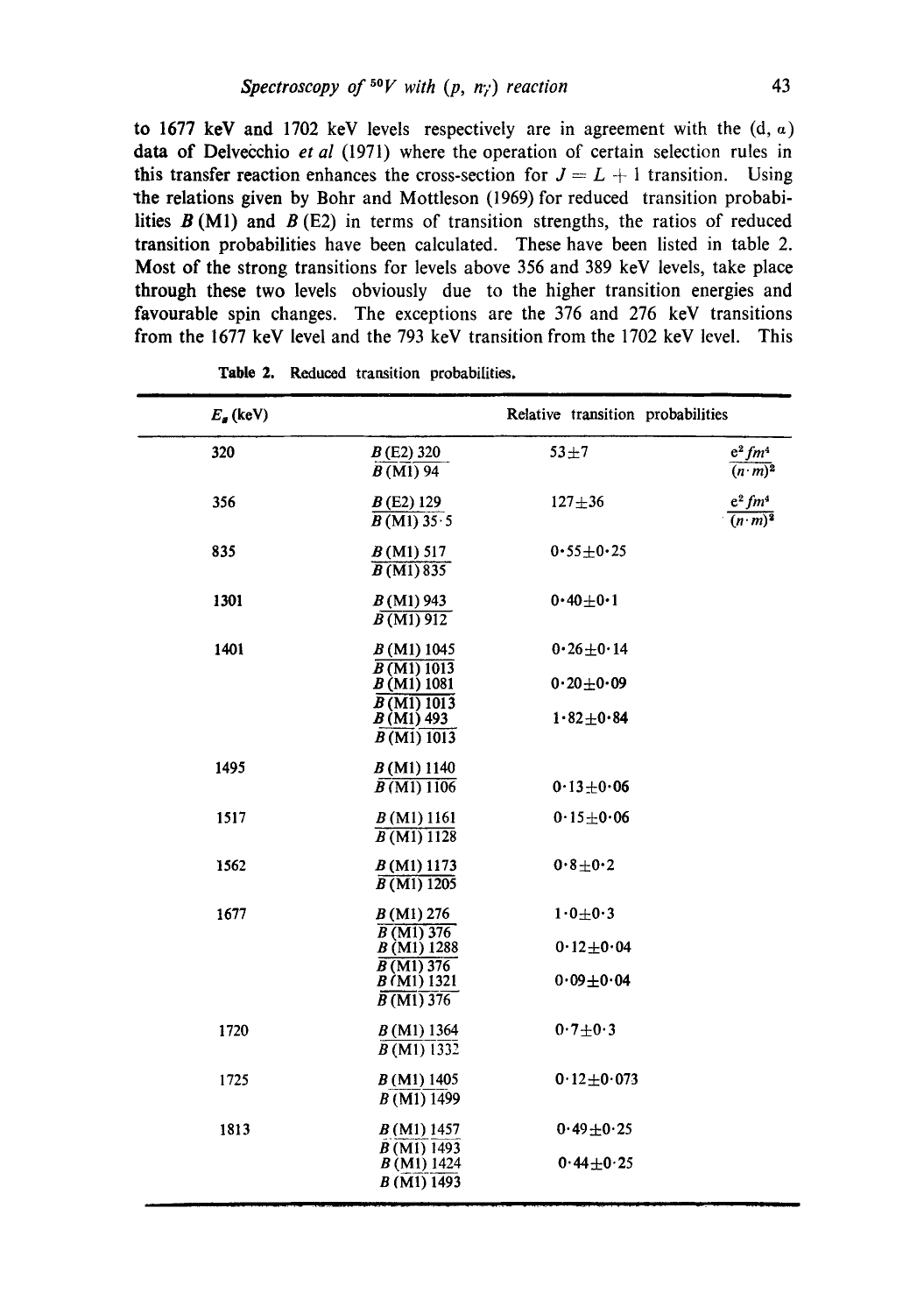seems interesting and indicates some selection rule operating which enhances these transitions over the other possible ones.

This nucleus reveals a very orderly spin sequence 6, 5, 4, 3 and 2 for low-lying levels which is not reproduced by the existing shell model calculations (McCullen *et al* 1965, Ginnocchio 1965). Though the theory predicts the same spectra both for  $50V$  and its particle hole conjugate  $46Sc$ , the experimental spectra of these nuclei violate such a prediction (Rickel *etal* 1974). Instead of such a feature, the experimentally observed spectra of  $^{48}_{21}$ Sc<sup>27</sup> (Ohnuma *et al* 1970) for low-lying levels agree with that of  $^{50}_{23}V^{27}$ . This resemblance tempts us to believe that probably seniority is a good quantum number for each of the group. Smith *et al* (1973) conclude on the basis of the transfer reaction  $(3He, p)$  that the lowest five levels and 1332 keV level are the members of the octet with the  $(f_{7/2})^1_p$   $(f_{7/2})^{-1}_n$  configuration indicating thereby that seniority is a good quantum number. The assumption of a pure  $f_{7/2}$  configuration for <sup>50</sup>V is also supported by the studies of transfer reactions <sup>49</sup>Ti(<sup>3</sup>He, d)<sup>50</sup>V and <sup>51</sup>V(d, t)<sup>50</sup>V (Sourkes *et al* 1973). The results of these studies show large spectroscopic factors with the  $f_{7/2}$  configuration for both the odd particles for the low-lying levels of  $50V$  with small admixtures of  $p_{3/2}$ orbitals in some cases. The further justification can be given by using the expression for the pairing energy E for *n* particles with a seniority v (Lane 1964):

$$
E(j^{n}, v) = -G\frac{(n-v)}{4}[2j+1-n-v+2]
$$
 (1)

With such an expression the following relation can be written down.

$$
E\left[\left(f_{7/2}\right)^3_p; \ v=3\right]-E\left[\left(f_{7/2}\right)^3_p; \ v=1\right]=3G\tag{2}
$$

If one assumes a reasonable value of  $G = 20/A$  MeV, the seniority one state is lowered by  $1.2$  MeV in comparison to seniority 3 states in the proton odd group. This feature is partly exhibited by the experimental spectrum of  $^{50}V$ .

The energy levels were calculated with  $(f_{7/2})^3$   $(f_{7/2})^{-1}$  configuration assuming the minimum seniority, taking the residual interaction, given by

$$
V(r_{ij}) = -V_0 \left[ \delta (r_i - r_j) + \frac{5}{4\pi} V_{\varphi} r_i^2 r_j^2 P_2 (\cos \theta_{ij}) \right] \times \left[ (1 - a) + a\sigma_i \cdot \sigma_j \right]
$$
\n(3)

Expression (3) represents a sum of a short range delta function interaction (Schwartz 1954) and a long range quadrupole-quadrupole interaction (DeShalit and Walecka 1961) with a suitable spin-spin interaction. The parameters  $V_{0}$ ,  $V_{\Omega}$  and  $\alpha$  were adjusted to get the experimental spin sequence and spacings for the calculated energy levels. The results are shown in figure 3 along with the experimental data on <sup>50</sup>V and the other calculations (McCullen *et al* 1965, Ginnochio 1965). The experimental and calculated spectra for <sup>48</sup>Sc are also shown in figure 3. The spectrum for  $^{48}$ Sc is obtained satisfactorily only when a different set of parameters is used. This implies that the effective residual interaction is renormalized to different extent for different nuclei when energies are calculated with a truncated configuration space.

The same wavefunctions, which were used for the energy level calculation were also used to calculate the electromagnetic properties of some of the low-lying levels.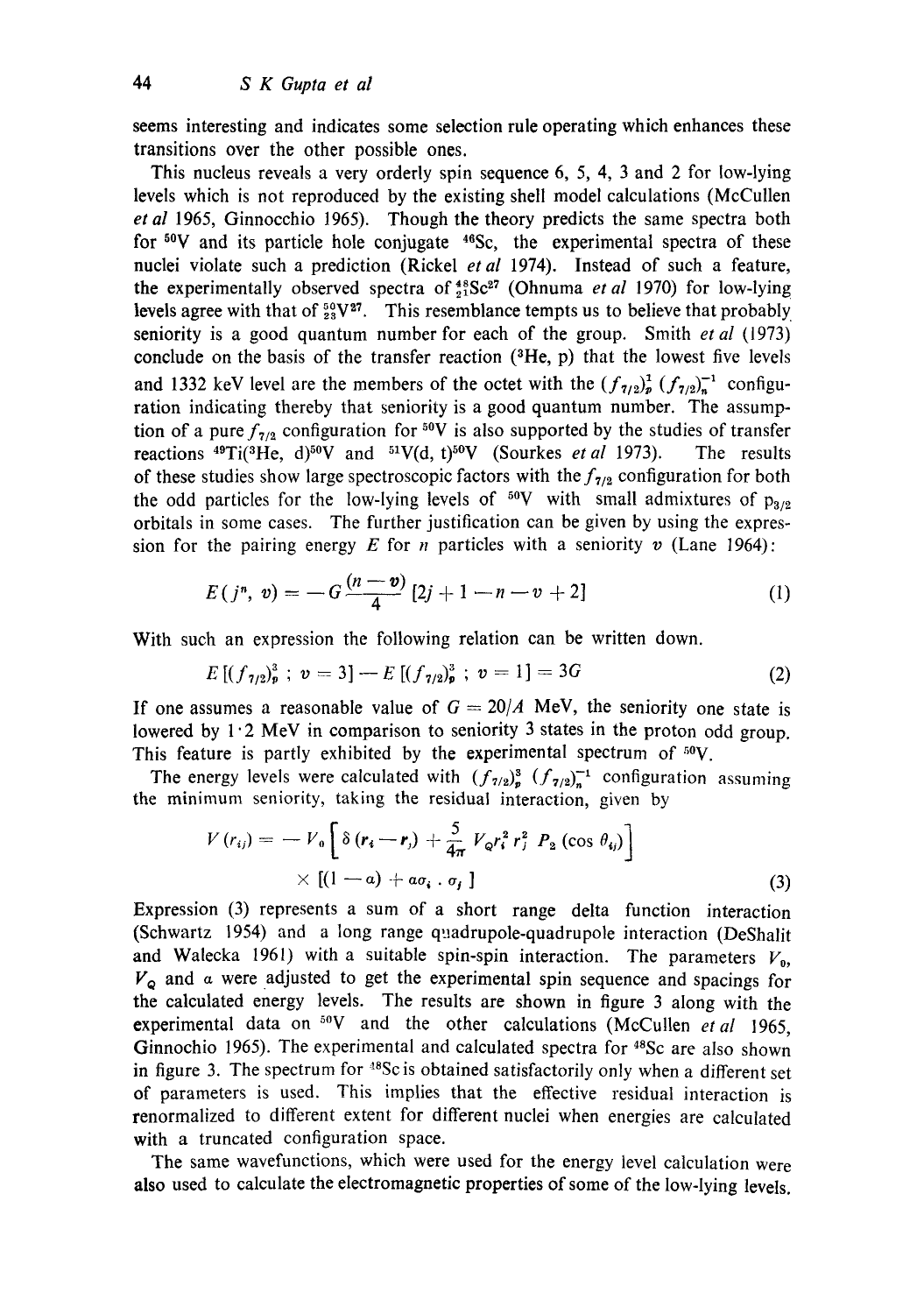

**Figure** 3. The **comparison of oxpcrimontal levels with theory. The calculation MBZ (1) is taken from McCullen** *et al* **(1965) and MBZ (2) is taken from Rickel**  and McCullen (1974).  $^{48}_{21}$ Sc shows a similar spin sequence as  $^{50}_{23}$ V and the present calculation for <sup>48</sup><sub>21</sub>Sc is also shown for comparison. <sup>21</sup><sub>48</sub>Sc experimental levels are taken from Ohnuma *et al* (1970). The 0<sup>+</sup> level at 4810 keV in <sup>50</sup>V is taken from Sherr (1967) and the  $0^+$  level at  $6681$  keV in <sup>48</sup>Sc is taken from Nolen *et al* (1967).

For the purpose of this calculation the effective 'g' factors were taken from the adjacent odd nuclei and were  $1.4$  nm for proton and  $-0.3$  nm for neutron. The **effective charges were assumed as**  $1.8$  **e for proton and**  $-0.8$  **e for neutron** (Nomura and Yamazaki 1971). The value of  $\langle r^2 \rangle$  was calculated using the harmonic oscillator wavefunctions assuming the oscillator frequency  $\omega$  as given by  $\hbar\omega = 41 A^{-1/3}$ . The calculations are listed in table 3. Only the magnetic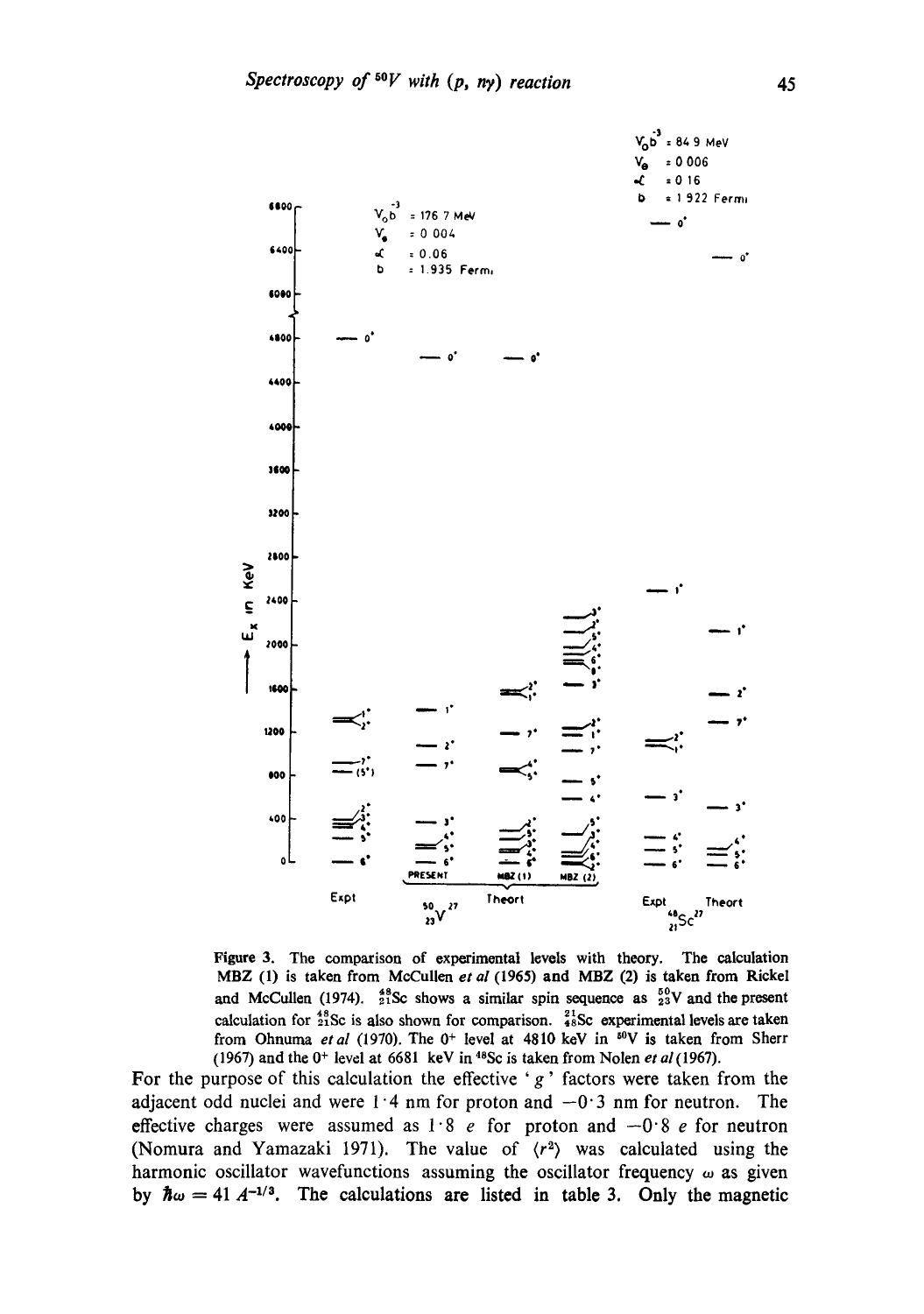| No. | Property                                                   | Experiment     | Calculation                                               | References                                  |
|-----|------------------------------------------------------------|----------------|-----------------------------------------------------------|---------------------------------------------|
|     | Quadrupole moment of g.s.                                  | $(\pm)$ 0.4    | $+0.013$ barns                                            | Lederer et al 1968                          |
| 2   | Magnetic moment of g.s.                                    | 3.348          | $3.30 \text{ nm}$                                         | Lederer et al 1968                          |
|     | $B(E2)$ for 226 keV level                                  | $110 + 20$     | $19.4 e^{2}$ fm <sup>4</sup>                              | Tammer <i>et al</i> 1956<br>Gagg et al 1956 |
| 4   | E2–M1 multiple mixing<br>amplitude                         | $0.035 + 0.96$ | $-0.0027$                                                 | Gupta et al 1973                            |
| 5   | $B$ (E2) 320 for 320 keV level<br>$B(M1)$ 94               | $54 + 7$       | $0.009 e^{2}$ fm <sup>4</sup> /(nm) <sup>2</sup>          | Present work                                |
| 6   | for $356 \text{ keV}$<br>$B(E2)$ 129<br>B(M1)35.5<br>leve1 | $127 + 36$     | $0.013$ e <sup>2</sup> fm <sup>4</sup> /(nm) <sup>2</sup> | Present work                                |

**Table 3** 

moment is of the right order of magnitude; other quantities differ considerably indicating substantial admixtures in the wavefunctions of components other than of  $f_{7/2}$  orbitals. It must be mentioned here that the assumption of the pure  $(1f_{7/2})^3_{\rm p}$   $(1f_{7/2})^{-1}_{\rm s}$  configuration for some of the lowlying levels of <sup>50</sup>V is not fully justified, because as mentioned earlier the spectroscopic factors determined from the transfer reactions <sup>51</sup>V(d, t)<sup>50</sup>V and <sup>49</sup>Ti (<sup>3</sup>He, d)<sup>50</sup>V (Sourkes *et al* 1973) show small but significant admixures due to  $p_{3/2}$  orbitals. These admixtures can affect the gamma ray transition probabilities substantially. This indicates the need for carrying out further theoretical calculations including configuration mixing.

#### **Acknowledgements**

We thank C V K Baba for making available to us the electronics apparatus and for useful discussions on the measurements as well as on the calculations. We also thank S S Kerekatte for preparing targets for this work, S Kailas for bringing the work of Rickel and McCullen (1974) to our notice, and the operation staff of the accelerator for running the machine.

#### **References**

Blasi P, Maurenzig P R, Taccetti N and Ricci R A 1969 *Phys. Lett.* 28 B 555

- Bohr A and Mottleson B R 1969 *Nuclear Structure* (W A Benjamin Inc.) Vol. 1. 382
- Buhl W F, Kovard D, Comfort J R, Hansen D and Pullen D J 1969 *Nucl. Phys. A* 131<sup>1</sup>)
- Caldwell T, Hanson D and Pullen D J 1972 *NucL Phys.* A198 529
- DelVecchio R, Daehnick W W, Dittmer D L and Park Y S 1971 *Phys. Rev. C3* 1989
- DeShalit A and Walecka J D 1961 *Nucl. Phys.* 22 184
- Gagg L W, Gear E H and Wolieki E A 1956 *Phys. Rev.* 104 1073
- Ginnocchio J N 1965 *Nucl. Phys.* 63 449
- Gupta S K, Saini S, Kailas S, Kerekatte S S and Kanetkar L J 1973 Proc. Nucl. Phys. Soli *State Phys. Symp.* 16B 35
- Gupta S K, Saini S and Kanetkar L J 1974 BARC-768 55
- Hansen D, Dorenbusch W and Belote T 1968 Nucl. Phys. A118 41
- Lane A M 1964 *Nuclear Theory* (Pairing force correlations and collective motion) W A Benjamin Inc. 23